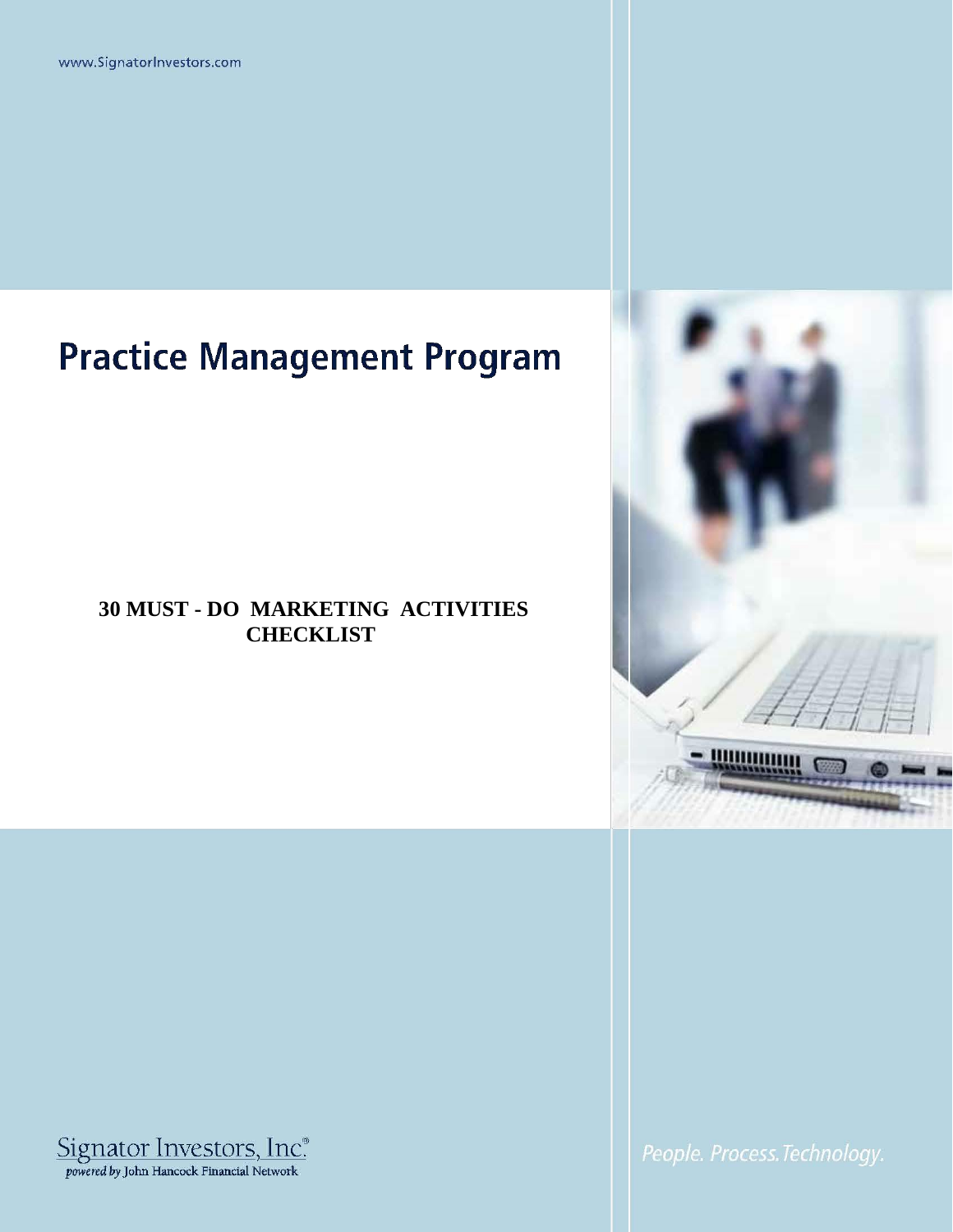

## **30 MUST - DO MARKETING ACTIVITIES CHECKLIST**

| Item                                                                                                                                                   | Done (Y/N) | Will Do (Y/N) |
|--------------------------------------------------------------------------------------------------------------------------------------------------------|------------|---------------|
| Define Your Target Markets & Ideal Client<br>1.                                                                                                        |            |               |
| Define Specific Marketing Budget: Monthly/Quarterly/Annually<br>2.                                                                                     |            |               |
| Create Feed Name Database to track prospects/referrals<br>3.                                                                                           |            |               |
| Obtain Prospect & COI lists from Direct Mail Programs<br>4.                                                                                            |            |               |
| Create a Prospect & COI prospecting strategy<br>5.                                                                                                     |            |               |
| Send a Self-Mailed Personalized Brochure of the Services You can<br>6.<br>Provide to Prospects & COIs                                                  |            |               |
| Create your 15-Second Commercial<br>7.                                                                                                                 |            |               |
| Set-up your Personalized Web Site<br>8.                                                                                                                |            |               |
| Set up your compliance approved Social Media profiles (i.e.<br>9.<br>Linkedin, FaceBook, etc)                                                          |            |               |
| 10. Promote your web site in local directories (Professional<br>Association, Chamber of Commerce) and Online Yellow Pages<br>(Yahoo, Google, MSN, AOL) |            |               |
| 11. Work with "A+/A" Clients to Develop Real Life Testimonials                                                                                         |            |               |
| 12. Update your e-mail signature with proven message, format,<br>licenses/designations, contact information, etc                                       |            |               |
| 13. Build credibility using compliance approved Reprints                                                                                               |            |               |
| 14. Choose a Newsletter appropriate for your target audience                                                                                           |            |               |
| 15. Develop a local advertising campaign with print, radio, television<br>and billboard options                                                        |            |               |
| 16. Announce accomplishments with "Press Releases"                                                                                                     |            |               |
| 17. Place compliance Pre-Approved articles in targeted publications                                                                                    |            |               |